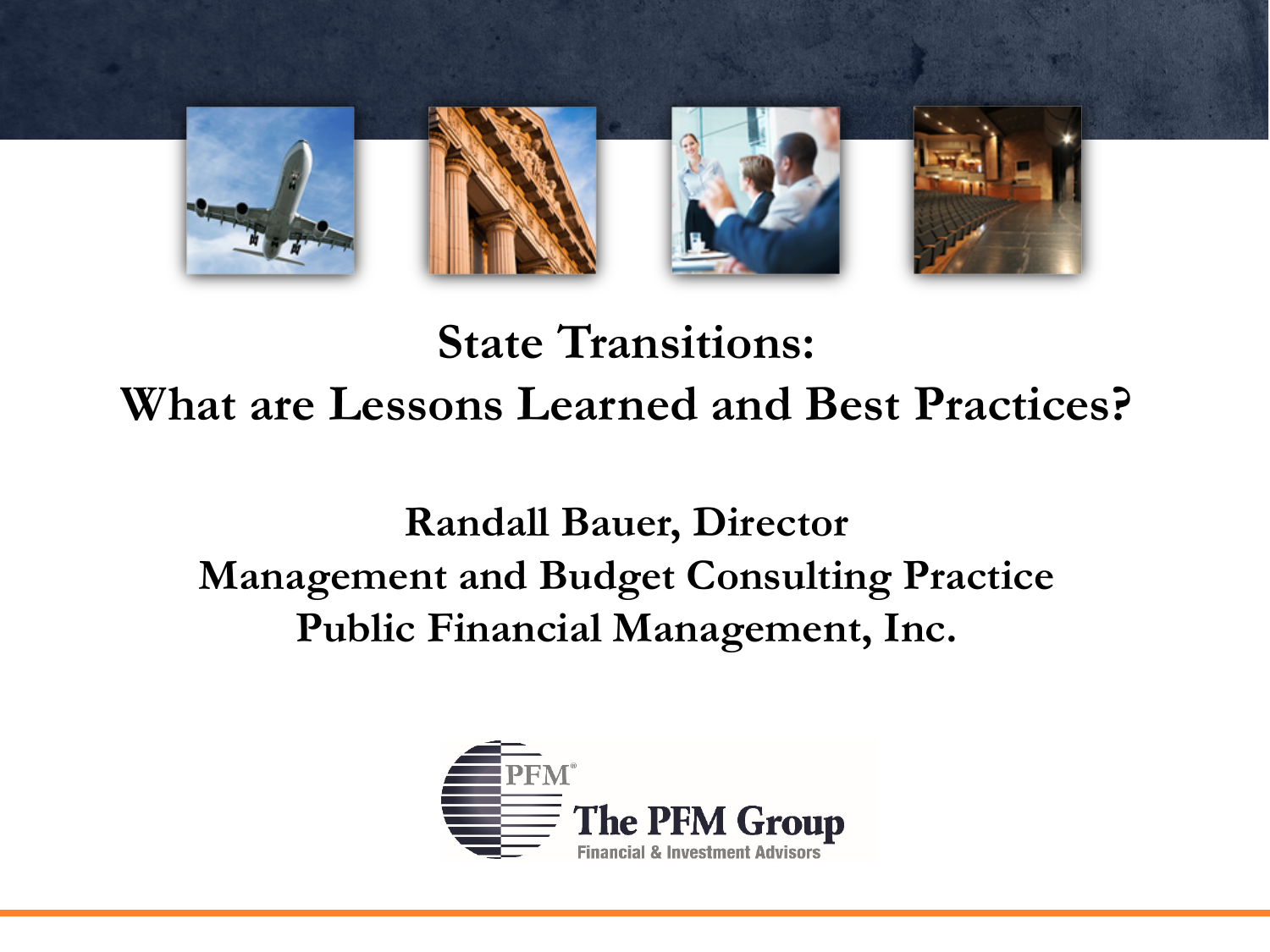### **The National Landscape for Change**

- Most Governor's elections occur in off-Presidential election even numbered years
	- 34 elections held in 2014
	- Three of those states will have elections (again) in 2016
	- Vermont and New Hampshire elect Governors to two-year terms
	- Oregon special election
- Very few (five) elections occur in odd-numbered years
	- NJ, KY, LA, VA, MS
- 12 states will have elections in 2016
	- DE, IN, MO, MT, NH, NC, ND, UT, VT, WA, WV, OR
	- Five are open seats (MO, NH, ND, VT, WV)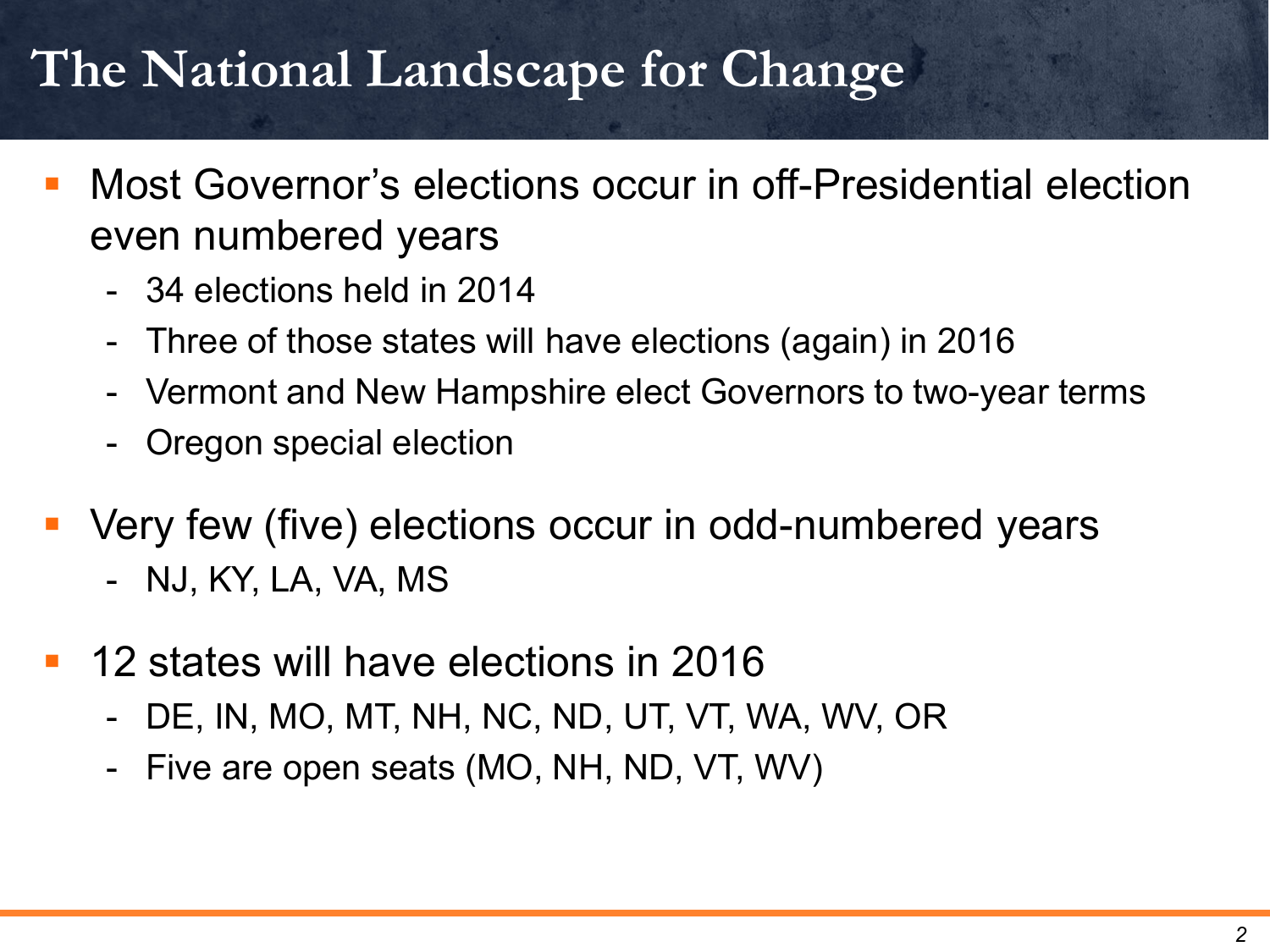#### **Governors 2016 Election Map**



- **Eight Democrat, four Republican Governors' seats will be contested**
- Five are open term limits in DE, MO; retiring in ND, VT; running for US Senate in NH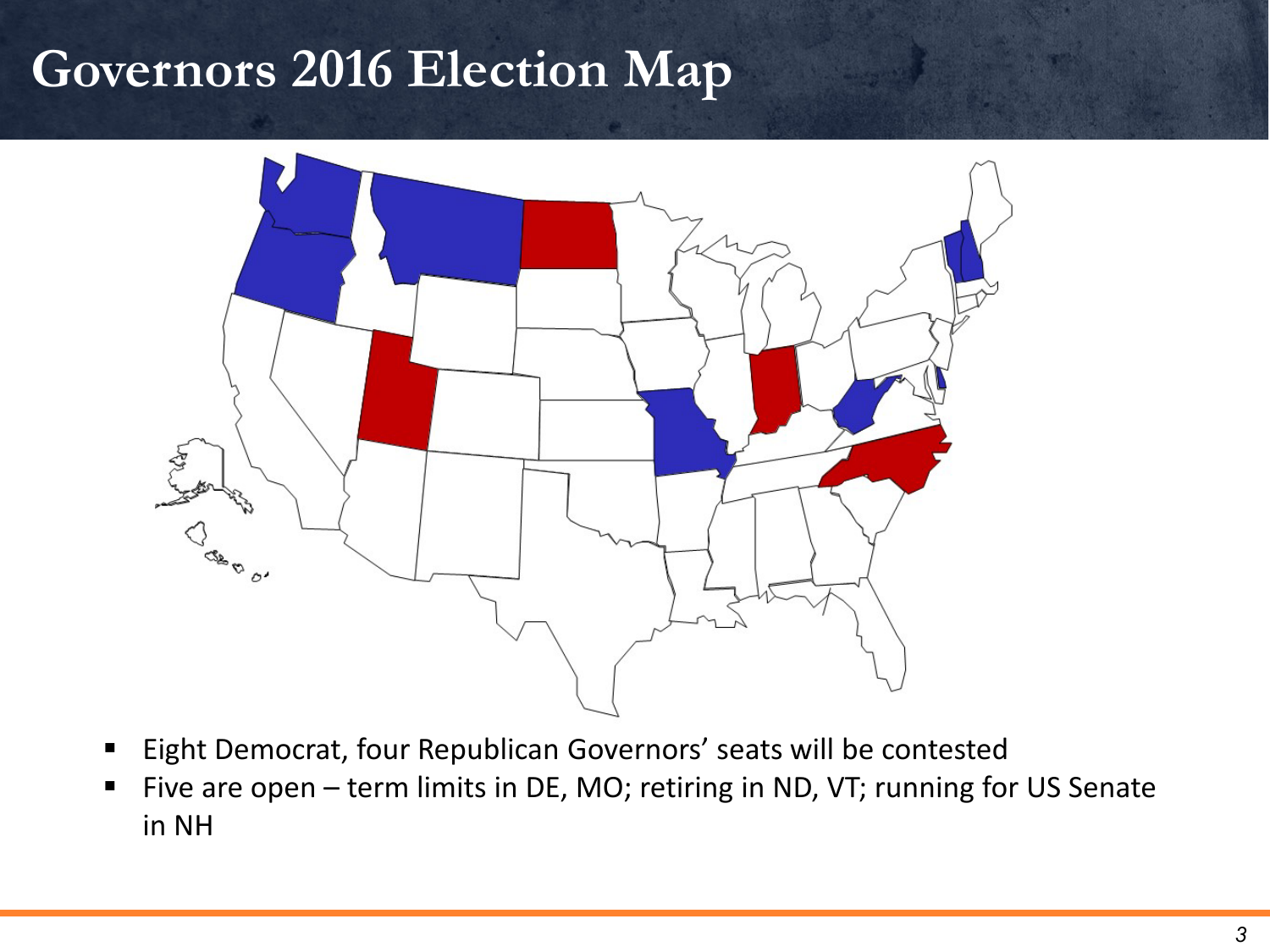### **Election Morning Epiphany . . .**

#### *'What do we do now?'*



*"On election night, it feels like a finish line. It feels like you've accomplished something. And early the next morning, you realize you haven't really started." Steven Waguespack, Louisiana Governor's Transition Team*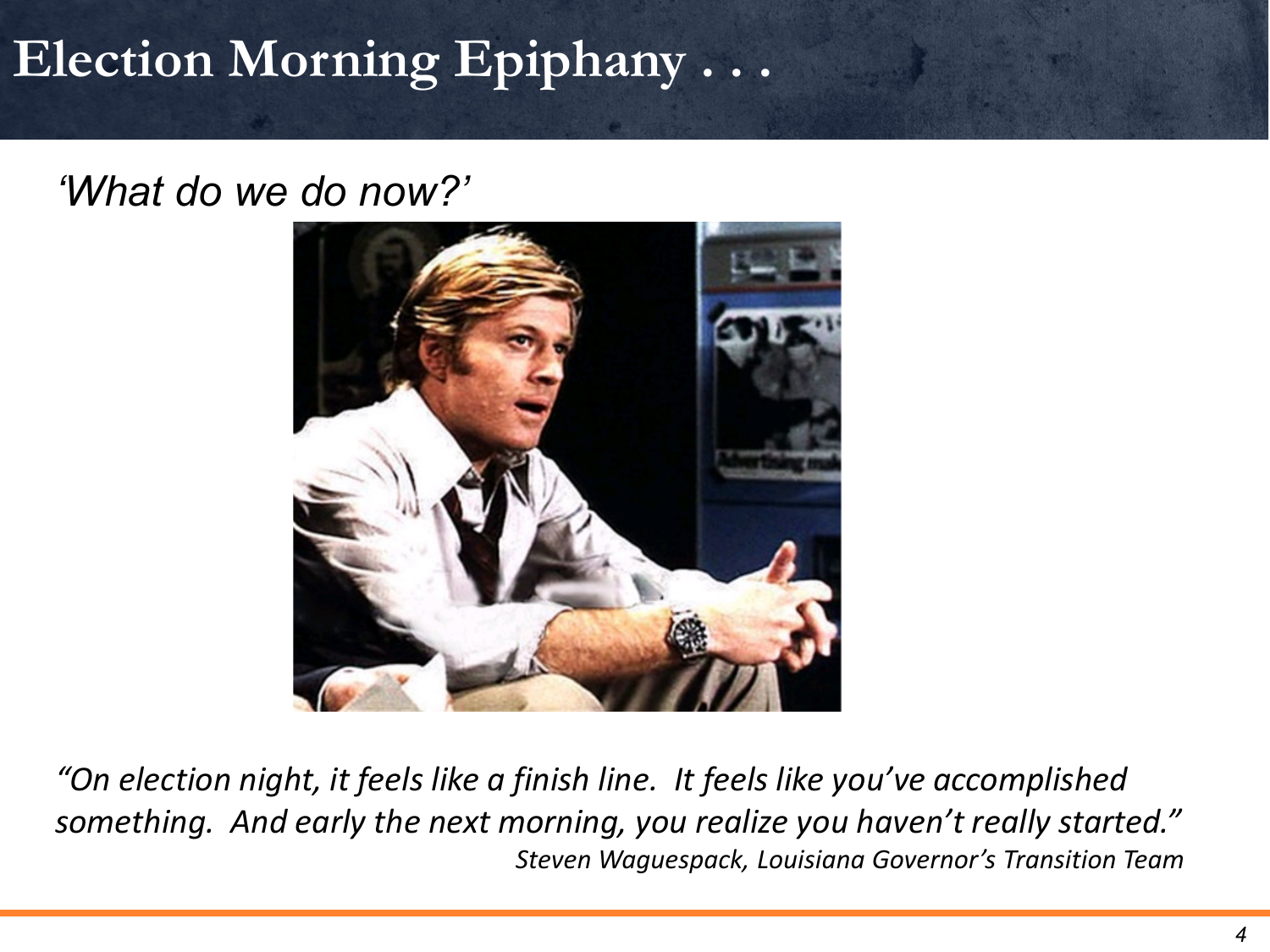### **Governor's 'To Do' List**

- Shift from one finish line to a new/different one
- Assemble transition team and determine its roles
- Plan/fundraise for inauguration and surrounding events
- Begin learning/crafting state budget
- Select Cabinet officials and Governor's key staff
- **Begin work on carrying out campaign promises**
- Prepare inaugural, state of the state and budget address
- Establish policy priorities and 'first 100 days' plan
- Develop and execute media and communication plan
- Move family/belongings into Governor's residence
- In many states, figure out how to pay for full-time staff to coordinate and undertake day-to-day activities prior to taking office
- *Decide who/how to delegate.*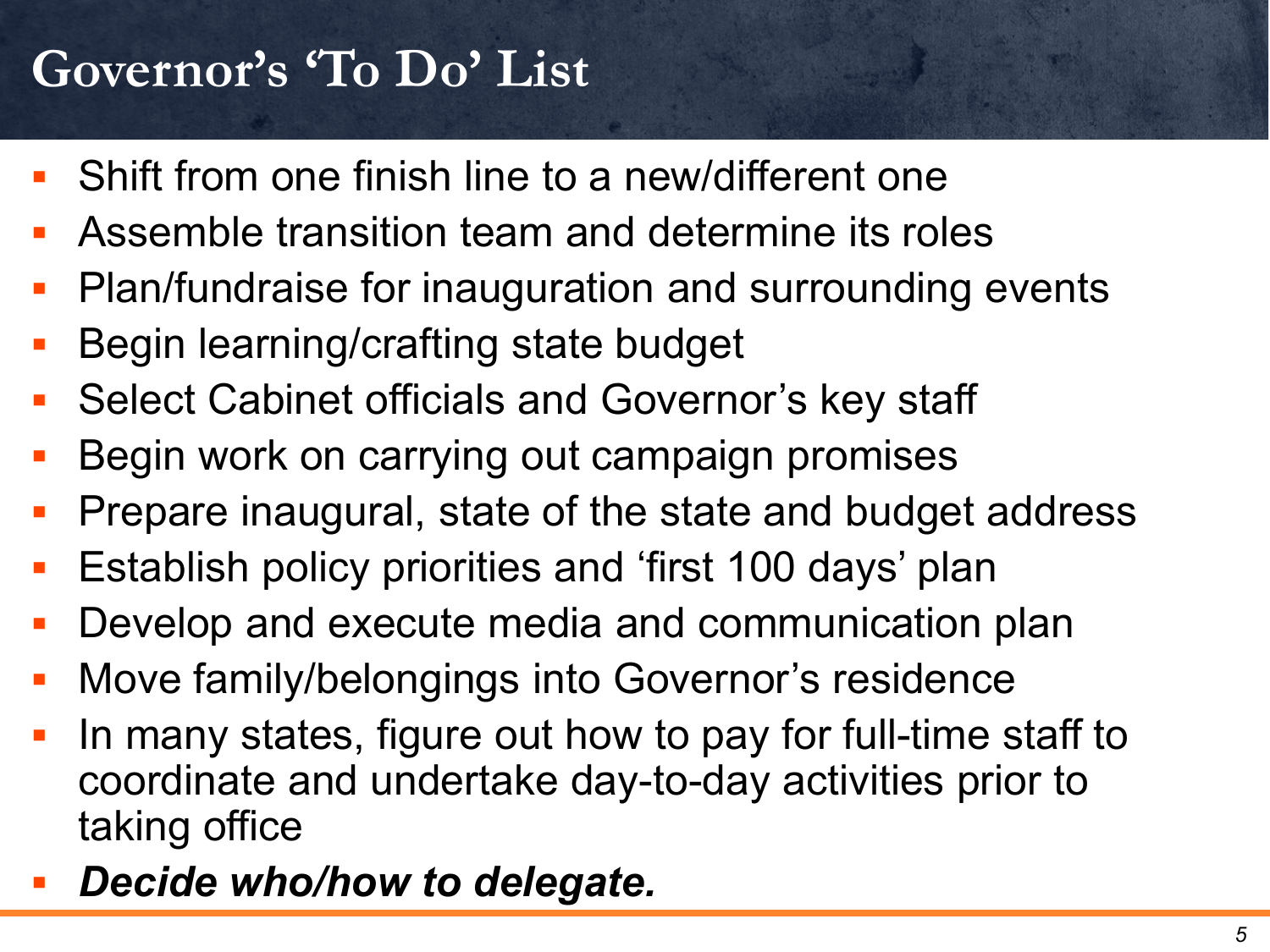### **Transition at the State Level**

- Unlike the federal government, no two states handle transition (or anything) exactly the same
- In some states, (some) formal structures are in place
- Generally, transition is addressed on a case-by-case basis
- In some states, the structure of key staff (such as in the budget office) make transition more seamless than others
- Other organizations may act as a resource when there otherwise is a void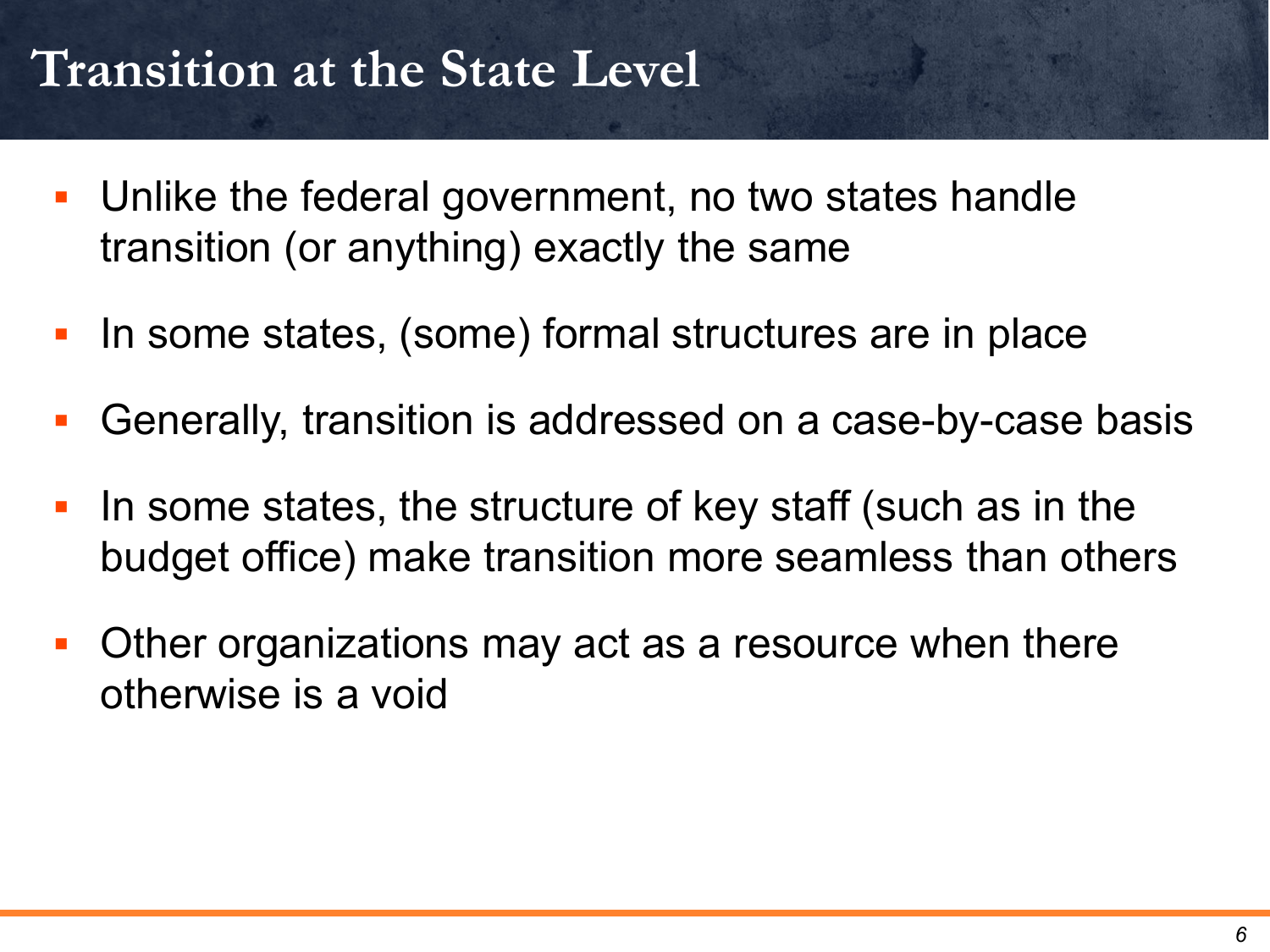### **Formal State Transition Structures**

- **Often little legislative statutory involvement** 
	- Illinois: required to provide space for five transitional staff members
	- Iowa: appropriates small transition budget (under \$100,000)
- Outgoing Administrations often prepare some formal record, for example: **ACHUSETTS** 00000
	- Briefing books/papers on key issues
	- Formal briefings/sit downs with key outgoing leadership and staff
	- Budget simulations/models that identify key choices
	- Other tools outgoing Massachusetts Governor Patrick's transition website

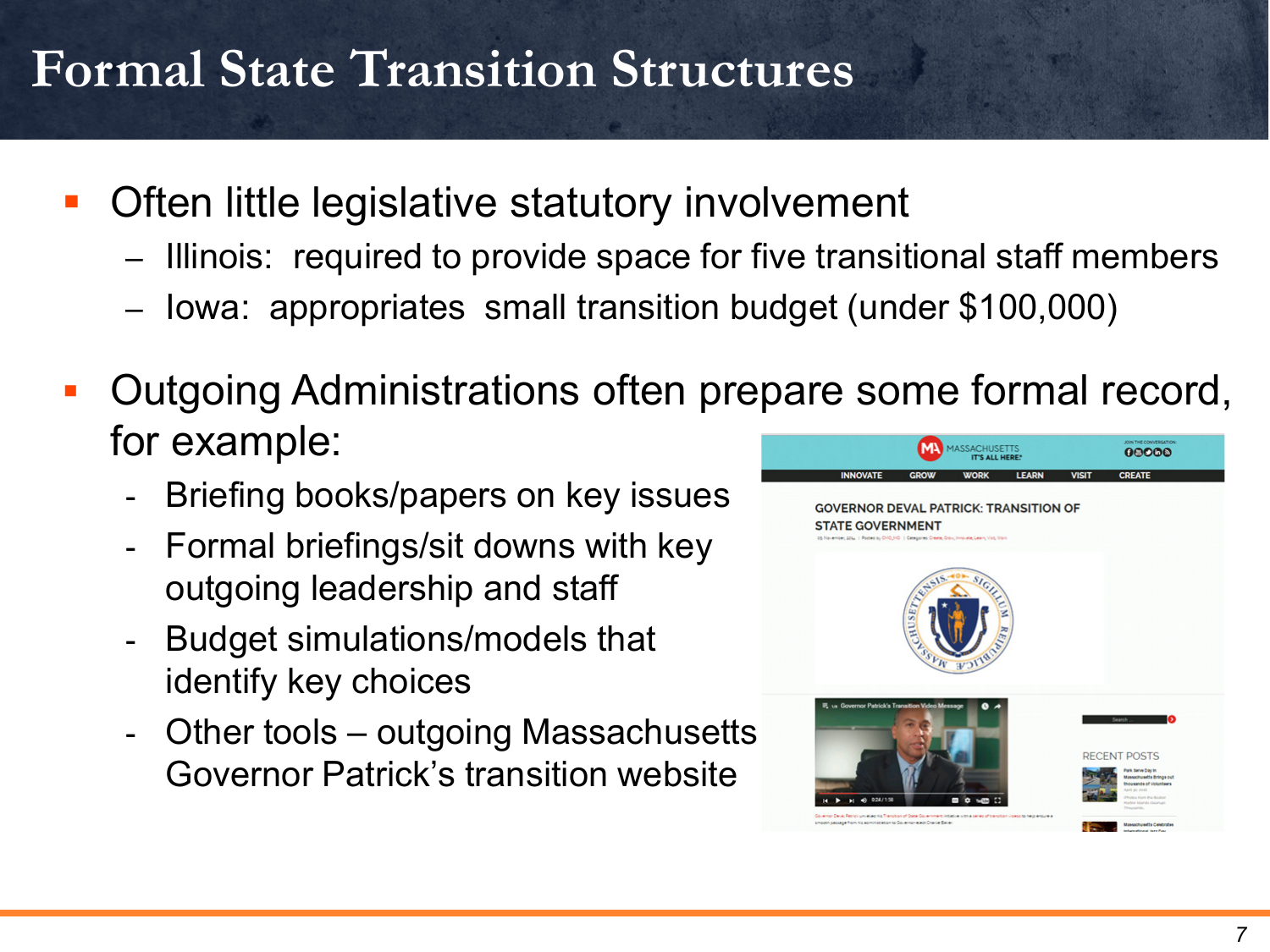### **Informal Structures**

- Governors create their own transition teams and forms lots of variation
	- Generally includes a small, close-knit group of advisors for key decisions (particularly Cabinet and Governor's staff)
	- Often has a 'heavy hitter' steering group and multiple committees
	- Often a specialized committee for the inaugural and related activities
- Transition team characteristics
	- Wide variation in size
	- The biggest need: full-time staff who 'know the ropes'
- Some state transitions are easier than others (for example where budget and finance operations are relatively constant even with change in political party control)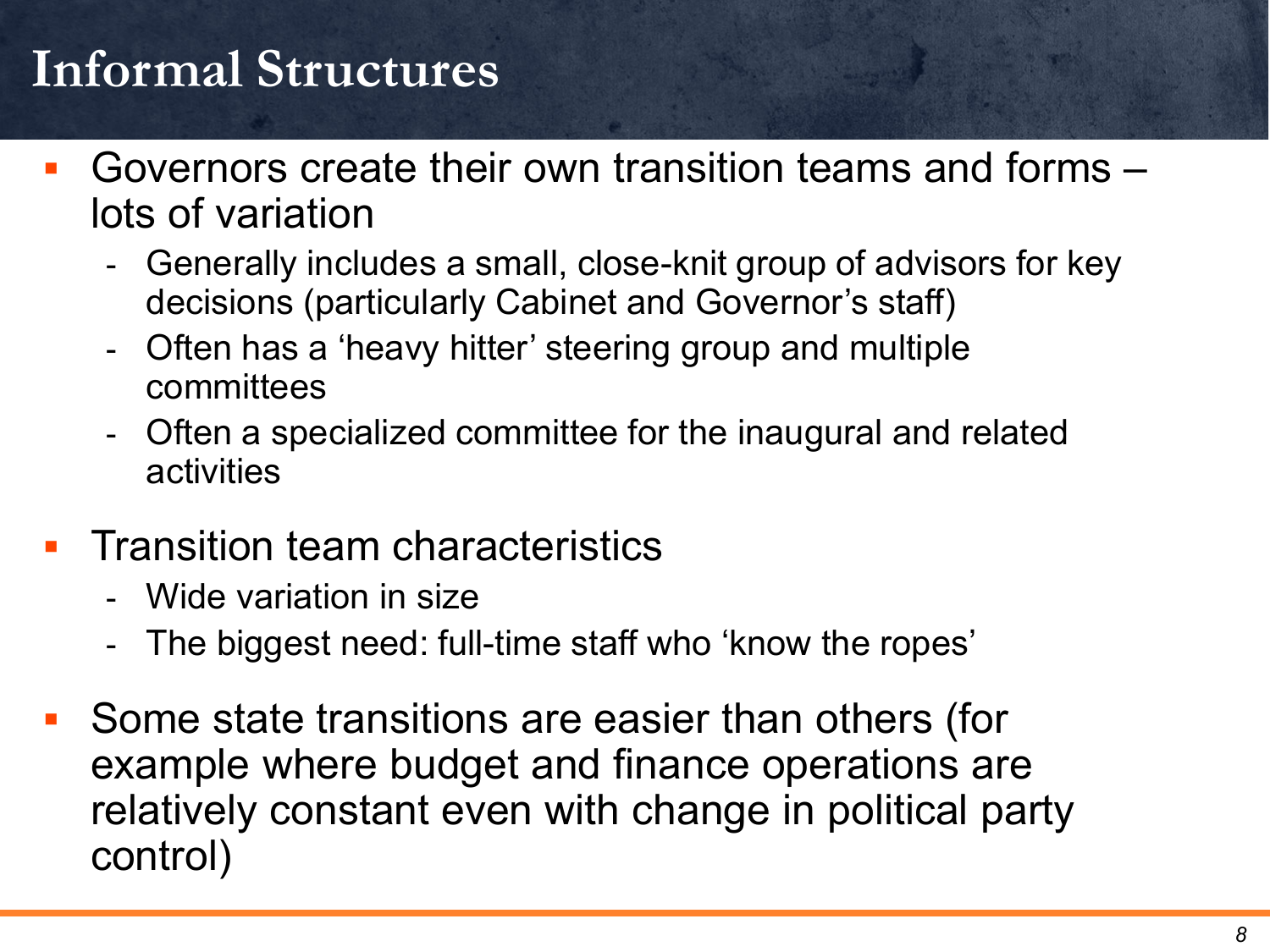# **Other Transition Resources**

- Key non-partisan national organizations provide resources to support
	- National Governor's Association (NGA)
	- National Association of State Budget Officers (NASBO)
	- **National Association of State** Procurement Officers (NASPO)
- Other organizations will assist
	- Democratic and Republican Governors Associations
	- Special interest groups
	- State financial/other advisers



**Transition** and the **New Governor** A Planning Guide

NATIONAL GOVERNORS' ASSOCIATION OFFICE OF MANAGEMENT SERVICES INGTON, D.C.

> **Management Note Management Challenges** for the New Governor

**Hurdles to Clear and Where to Find Help** 

GOVERNORS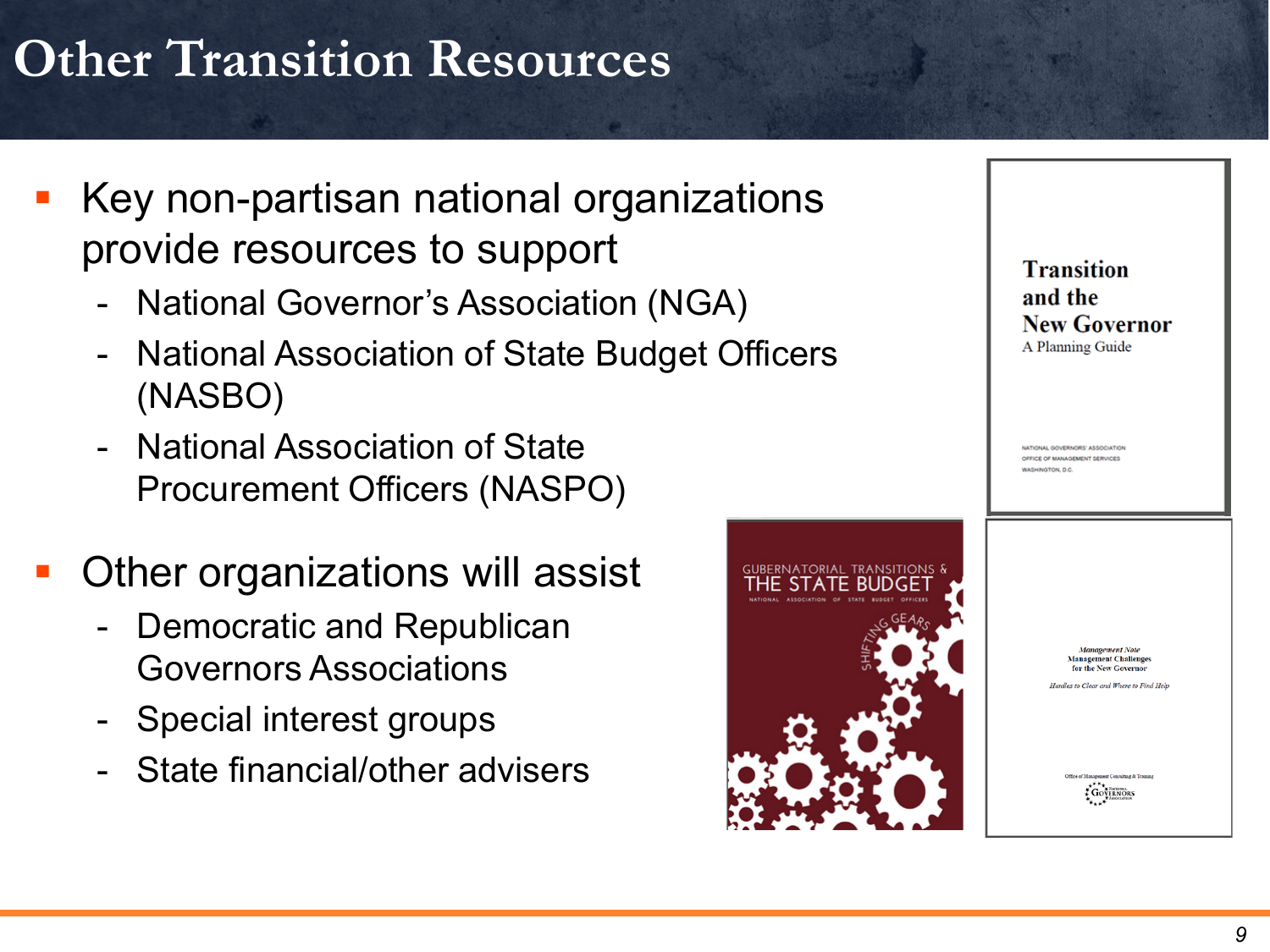### **Transition Frontline Challenges**

- If will be organized chaos  $-$  on a good day
	- Myriad small (but important) details
	- Thousands of people wanting time/attention
- There is a political campaign/policymaking dichotomy
	- Natural tendency to 'dance with the one who brought you'
	- Political practitioners may not be experienced in state government
- Temptation to view new Administration as entering a vacuum
	- There are ongoing tasks that require continuity (correspondence, casework, etc.)
	- There may be hard feelings/competition between Administrations
- There is no time (or often money) to hire enough/the right staff from day one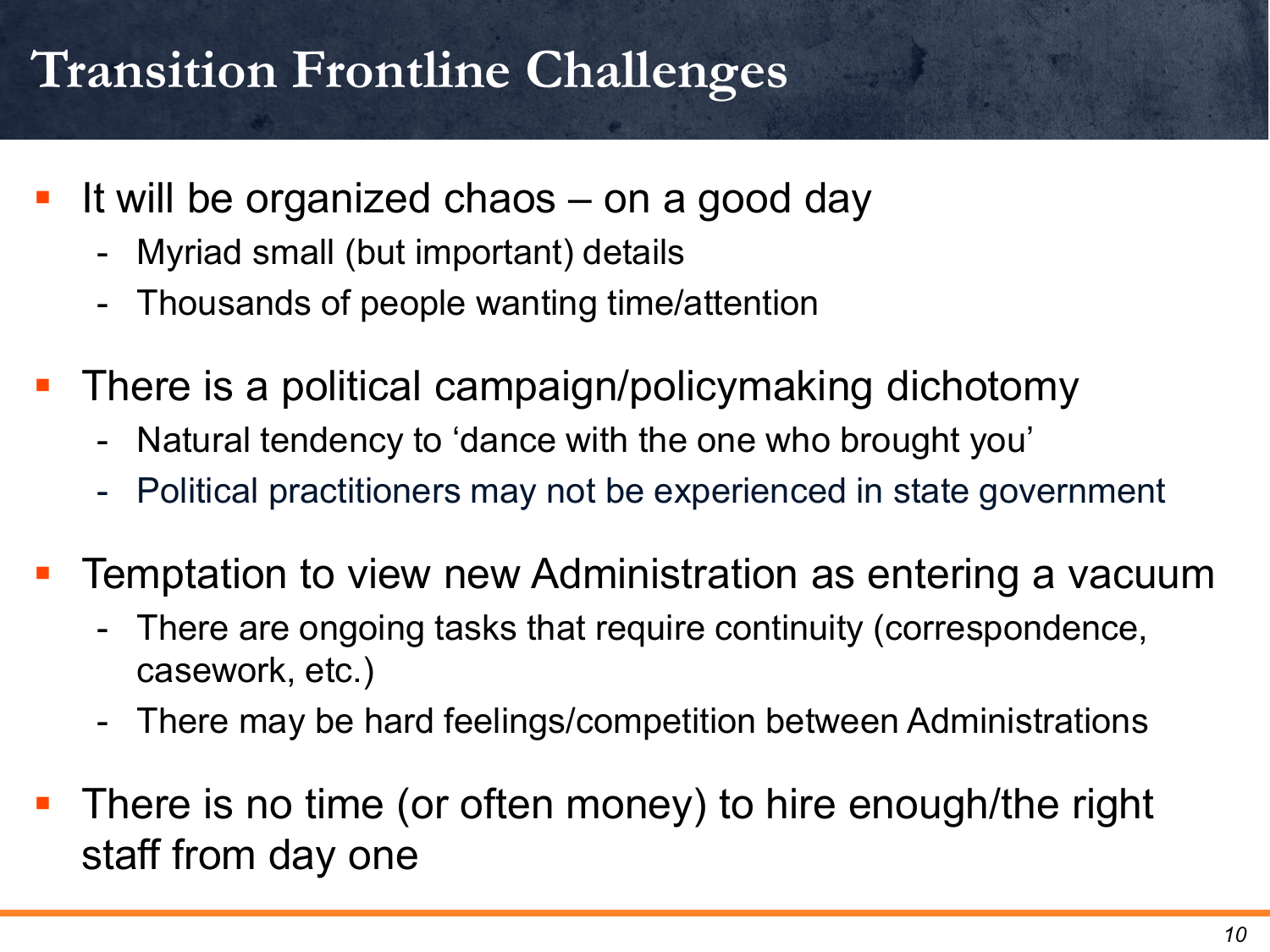### **Strategies for Auditors' Engagement in Transition**

#### Organized chaos

- Staffing or other resource assistance at least single point of contact
- Be proactive in 'making connections' before Election Night
- Accept they will need 'getting to know you' assistance (don't crowd)
- Campaign/policymaking dichotomy
	- Be strategic on shared interests accountability/transparency can be sold to both political and policymaking groups (if you sell it)
	- Save the 'nuts and bolts' discussions for the government types
- Leadership vacuum
	- Important to reinforce the importance of continuity of operations
	- Early on 'high level' briefing on assessment of risks and ongoing joint efforts between accountability and administration staff
	- Offer later briefings on department or key issue level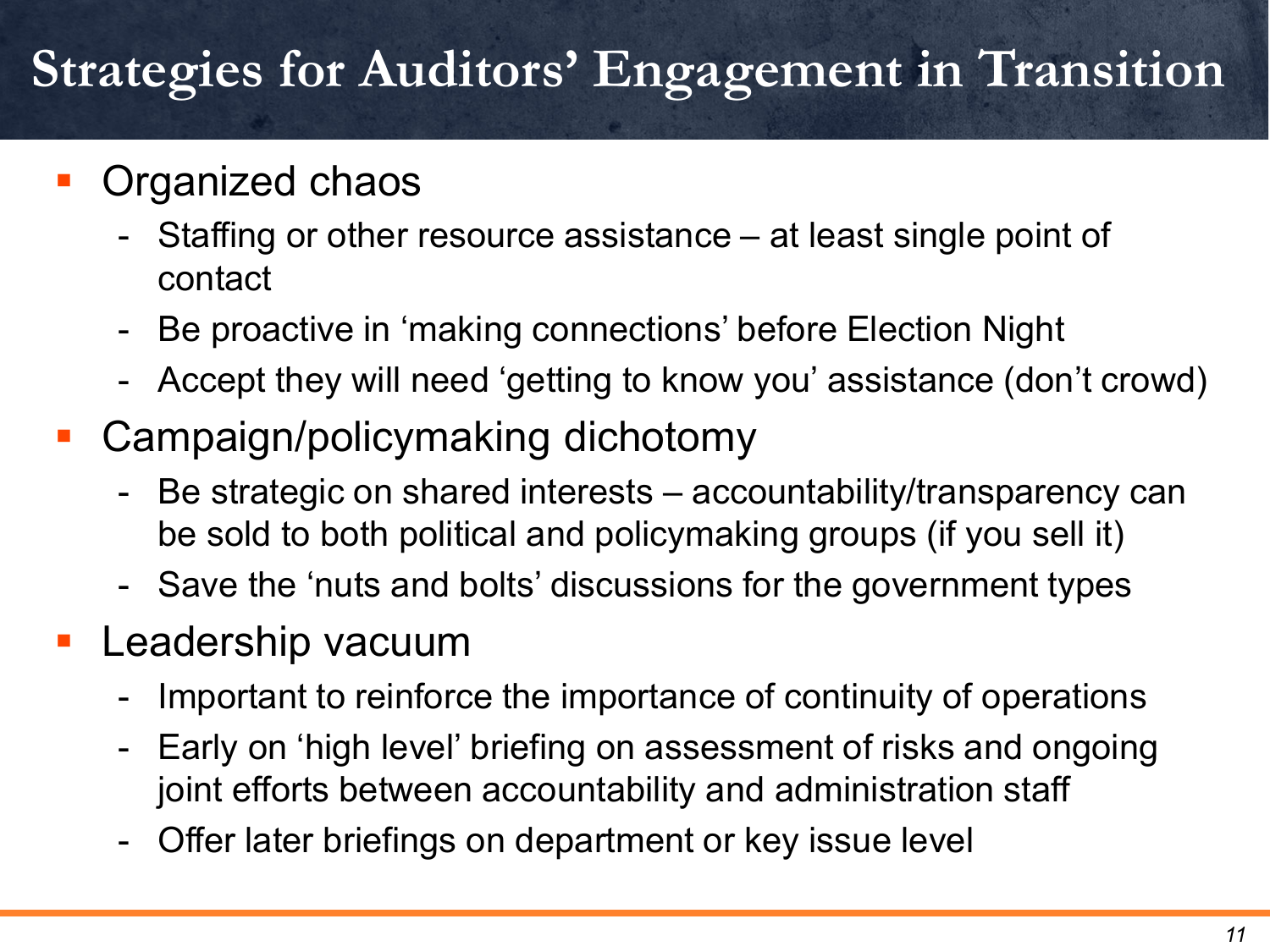# **Looking Forward/Parting Thoughts**

- Accountability/transparency is a good pitch, but the product needs work
	- Government 'checkbook' and similar websites are a mess
	- 'Open government' approaches have a 'drink from a firehose' feel to them – frustrating and overwhelming
	- Siloed or splintered efforts
- We need more dialogue on respective opportunities for 'constructive communication'
	- How can we work together to make the process more open and accessible?
	- How can we, at the start of our relationship, identify the necessary and appropriate 'rules of engagement'
	- This will have greater opportunity for success if it occurs at the beginning of the new Administration
	- Every relationship must be continually nurtured and maintained